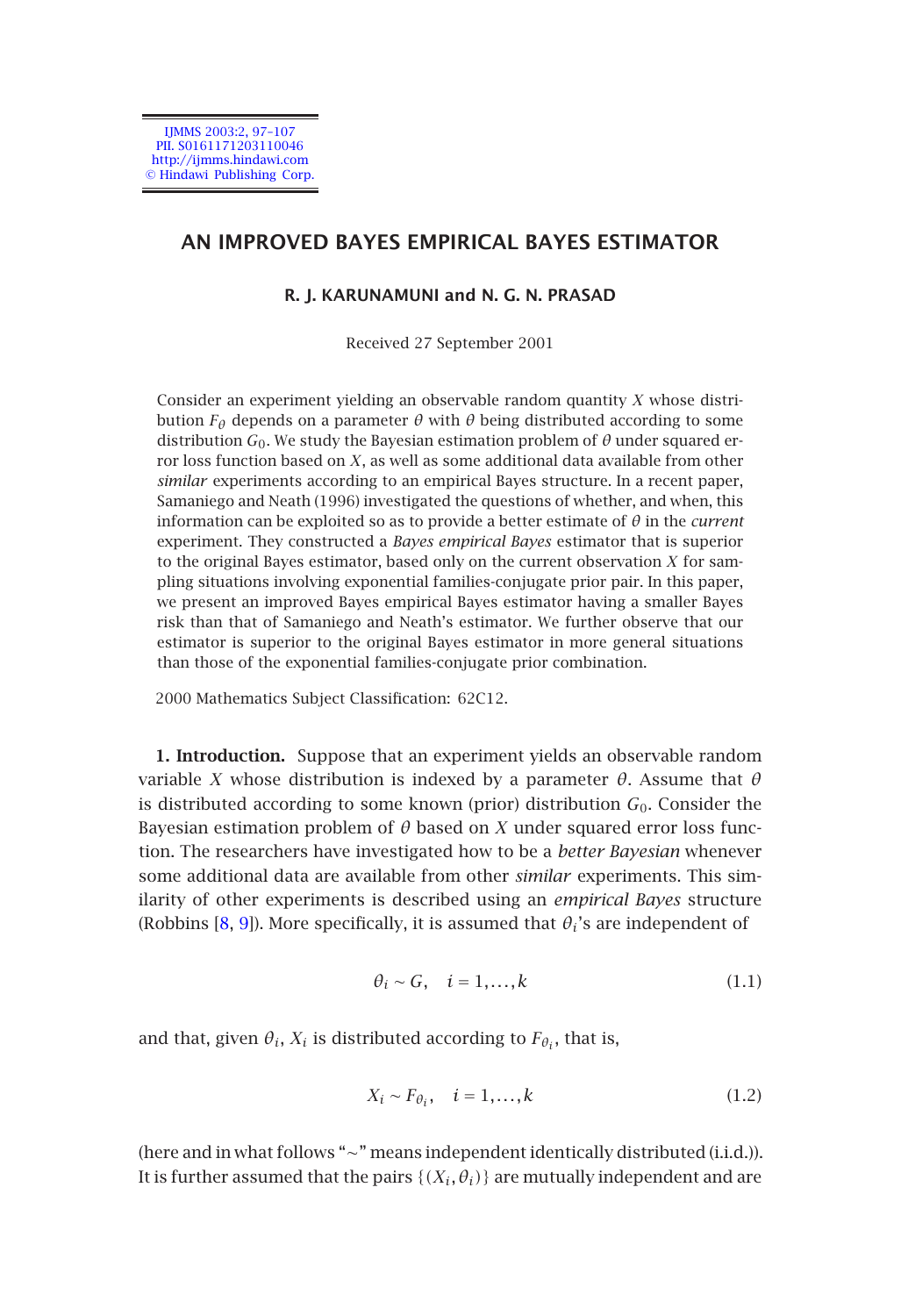independent of  $(\theta, X)$  as well. The above model is also known as the *compound sampling model*.

The Bayesian approach to inferences about *θ* depends on the assumed prior distribution *G*0. This prior can depend on unknown parameters which in turn may follow some second-stage prior. This sequence of parameters and priors constitutes a hierarchical model. The hierarchy m[ust](#page-9-0) stop at some point, w[ith](#page-9-1) all remaining prior parameters assumed to be known. The Bayes estimators that are obtained with resp[ec](#page-9-2)t to such *hyperpriors* are known as *hierarchical Bayes estimators*. Alternatively, the basic empirical Bayes approach uses the observed data  $(X_1,...,X_k)$  from other similar experiments to estimate those final-stage parameters (or to estimate the Bayes rule itself) and proceeds as in a standard Bayesian analysis. The resulting estimators are generally known as *parametric (non[par](#page-9-3)ametric) empirical Baye[s e](#page-9-4)stimators*. There is a [h](#page-9-2)uge literature o[n e](#page-9-5)mpirical Bayes and hier[arch](#page-10-0)[ical](#page-10-1) Bayes methods. An inte[rest](#page-10-2)ed reader is referred to the monographs of Maritz and Lwin [7] and Carlin and Louis [2] for further details. On the other hand, the so-called *Bayes empirical Bayes* approach (Deely and Lindley [4]) operates under the assumption that the prior *G*<sup>0</sup> (or the hyperprior) is completely known and seeks to combine subjective information about the unknown parameter (via  $G<sub>0</sub>$ ) with the available data  $(X_1, \ldots, X_k, X)$  in the process of making inferences about the parameter of interest *θ*. For various developments on Bayes empirical Bayes methods, see the works of Rolph [10], Berry and Christensen [1], Deely and Lindley [4], Gilliland et al. [6], Walter and Hamedani [13, 14], Samaniego and Neath [12], and the references therein.

Like the Bayes empirical Bayes approach, hierarchical Bayes modeling is also a powerful tool for combining information from separate, but possibly related, experiments. The basic idea is to treat the unknown parameters from the individual experiments as [re](#page-9-6)alizations from a second-level distribution. The combined data can then be thought of as arising from a two-stage process: first, the parameters  $\theta_1, \ldots, \theta_k$  are drawn from the second-level distribution, say  $G_n(\theta)$ , and then the data  $X_1, \ldots, X_k$  are drawn from the resulting first-level distributions  $F_{\theta_1}, \ldots, F_{\theta_k}$ . Under this formulation, the first-level model explains the variation within experiments, and the second-level model explains the variation across experiments. For example, hierarchical Bayes methods form an ideal setting for combining information from several published studies of the same research area, a scientific discipline commonly referred to as *meta-analysis* (Cooper and Hedges [3]), though, in this context, primary interest is in the hyperparameters *η* rather than the parameters from individual studies, *θ*.

The appeal of the Bayes empirical Bayes or of the hierarchical Bayes modeling is that information from all the experiments can be used for inferences about the intermediate parameters  $\theta_1, \ldots, \theta_k$  as well as  $\theta$ . The probabilistic formulation is tailor-made for a fully Bayesian analysis. By putting prior probability distributions on the third-level hyperparameters *η* and any nuisance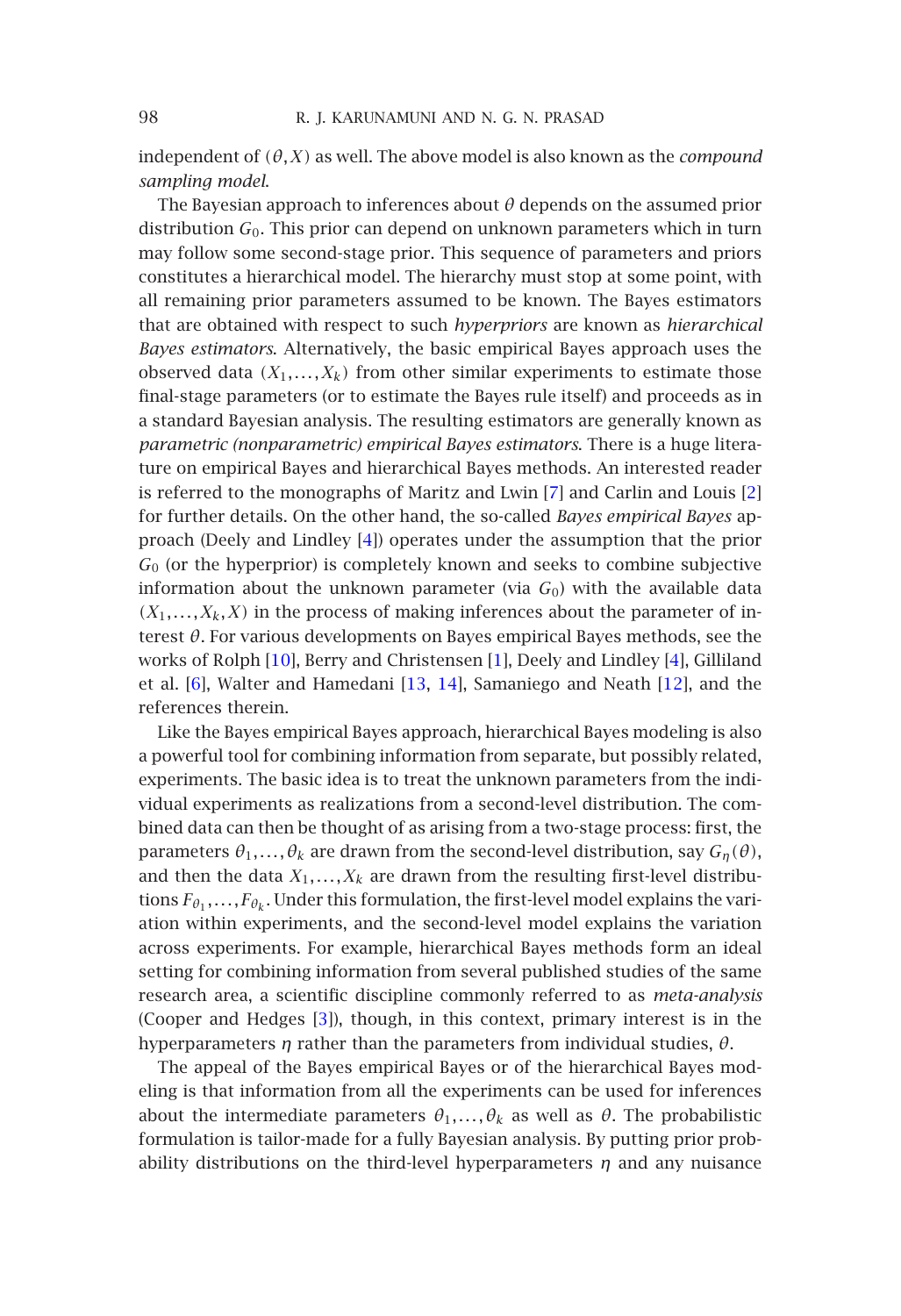### AN IMPROVED BAYES EMPIRICAL BAYES ESTIMA[TOR](#page-10-2) 99

parameters, all inferences can be carried out with posterior probability statements. But, as noted by some authors, the danger lies in these approaches, however the misspecification of the prior and hyperprior distributions are. Most seriously, there is the possibility of false association. Perhaps the association of  $\theta$  should not be combined with  $\theta_1, \ldots, \theta_k$ . See Efron [5] for more information on these kinds of criticisms and for an empirical Bayes-likelihood approach of data combining.

In a recent paper, Samaniego and Neath (hereafter S&N, [12]) presented an efficient method for exploiting the *past* data  $(X_1, \ldots, X_k)$  along with the *current* observation *X* in the Bayesian estimation problem of  $\theta$ , resulting in a Bayes empirical Bayes (BEB) estimator of *θ*. From a Bayesian perspective, they investigated under what circumstances their BEB estimator would offer improvement over the original Bayes estimator. They demonstrated that in the traditional empirical Bayes framework and in situations involving exponential families, conjugate priors, and squared error loss, their BEB estimator of *θ* (which is based on data  $X_1, \ldots, X_k$  and *X*) is superior to the original Bayes e[sti](#page-9-1)mator of *θ*, which is based only on *X*, showing a *better Bayesian* performance by combining some relevant empirical findings with the subjective information in the prior distribution  $G_0$ . The performance of BEB estimator of S&N depends on the choice of the prior *G*0, and it is not known how good is their estimator from a frequentist perspective. Generally speaking, however, besides having good Bayesian properties, estimators derived using Bayesian methods such as BEB estimators can have excellent frequentist properties (such as a smaller frequentist risk) and produce improvements over estimators generated by frequentist- or likelihood-based approaches. See Carlin and Louis [2] for more elaborate discussion on this point.

In this paper, we present another potentially useful BEB estimator developed under the same setup of S[&N. The p](#page-8-0)roposed estimator of  $\theta$  is shown to have better performance than that of S&N in the sense of having a smaller Bayes risk. We further observe that our estimator is superior to the original Bayes estimator for more general situations than those of the exponential familiesconjugate prior combination, showing a wider applicability of the proposed estimator. It is not known whether our strategy is the optimal way of combining data from past similar experiments. Indeed, it is reasonable to expect that there may be other better methods of exploiting the data  $(X_1, \ldots, X_k)$  from past experiments with the current experiment. The next section contains the main results of this article. Section 3 contains a numerical example comparing the proposed estimator with that of S&N estimator.

**2. Bayes empirical Bayes estimator.** For convenience of notation, we assume throughout this section that the *current* experiment is the  $(k+1)$ stexperiment, and thus the problem is Bayesian estimation of  $\theta_{k+1}$  based on data  $(X_1,...,X_k)$  from *k* past experiments as well as the current data vector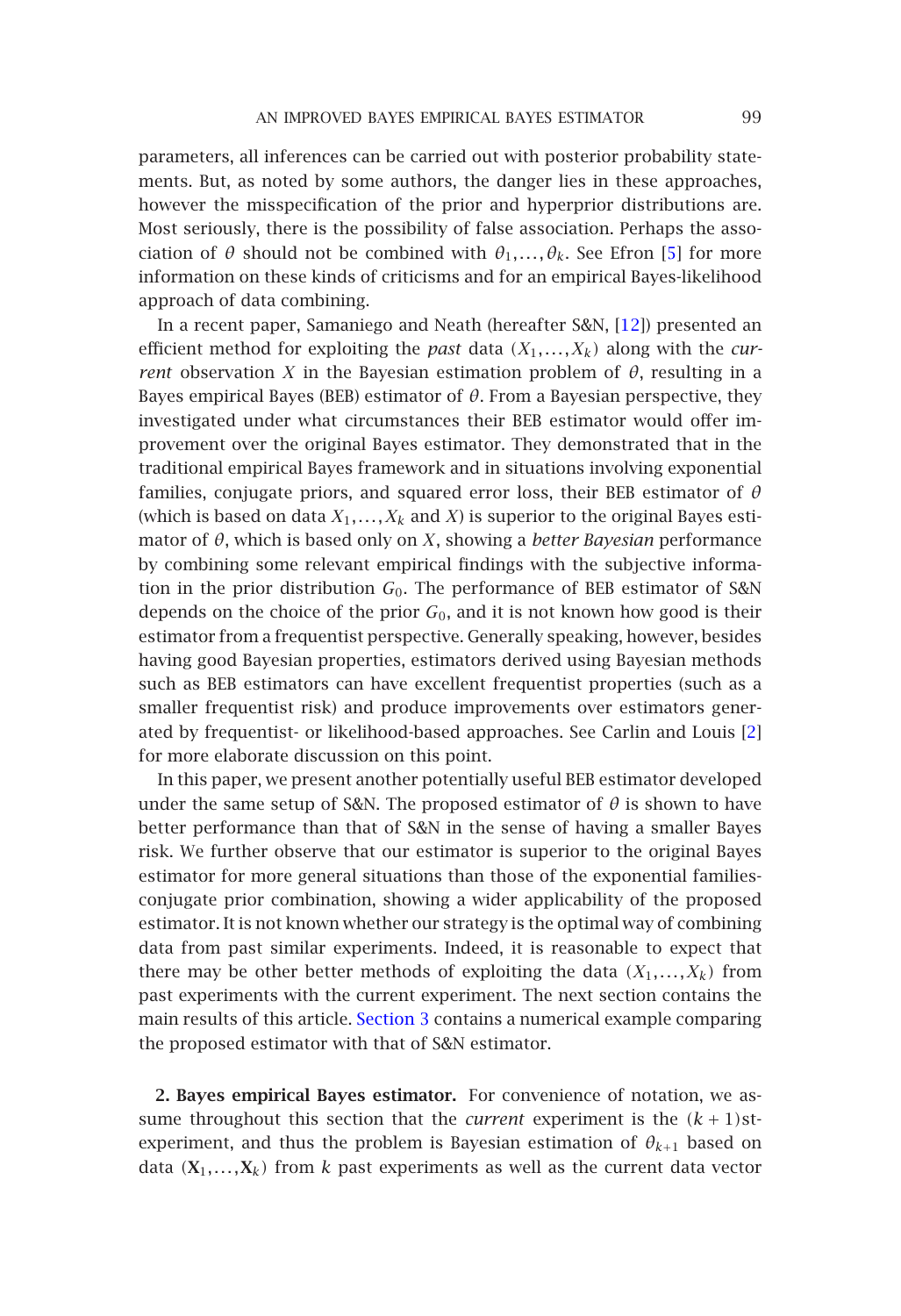$X_{k+1} = (X_{k+1,1},...,X_{k+1,n_{k+1}})$ , where  $X_i = (X_{i,1},...,X_{i,n_i})$ ,  $i = 1,...,k$ , given  $\theta_i$ ,

<span id="page-3-0"></span>
$$
X_{i,1}, \dots, X_{i,n_i} \sim F_{\theta_i}, \quad i = 1, \dots, k+1,\tag{2.1}
$$

and that

<span id="page-3-1"></span>
$$
\theta_i \sim G_0, \quad i = 1, \dots, k+1. \tag{2.2}
$$

It is further assumed that the pairs  $\{(\mathbf{X}_i,\theta_i)\}_{i=1}^{k+1}$  are mutually independent. Let *G* be a prior distribution on  $\theta_{k+1}$  such that the Bayes estimator  $d_G(\mathbf{X}_{k+1})$  under squared error loss is given by

$$
d_G(\mathbf{X}_{k+1}) = \alpha \widehat{\theta_{k+1}} + (1 - \alpha) E_G(\theta), \qquad (2.3)
$$

where  $\alpha \in [0,1)$  and  $\widehat{\theta_{k+1}}$  denotes the uniformly minimum variance unbiased estimator (UMVUE) of  $\theta_{k+1}$ . Based on data  $(X_1,...,X_k)$  from past experiments, let  $G_k$  denote the prior distribution with prior mean  $c\widehat{\theta^*} + (1-c)E_G(\theta)$ ; that is, let *G<sub>k</sub>* be the prior distribution on  $\theta_{k+1}$  such that the Bayes estimator  $d_{G_k}(\mathbf{X}_{k+1})$ of  $\theta_{k+1}$  under squared error loss is

$$
d_{G_k}(\mathbf{X}_{k+1}) = \alpha \widehat{\theta_{k+1}} + (1 - \alpha) \big[ c \widehat{\theta^*} + (1 - c) E_G(\theta) \big],\tag{2.4}
$$

where

$$
\widehat{\theta^*} = \left(\sum_{i=1}^k n_i\right)^{-1} \sum_{i=1}^k n_i \widehat{\theta_i}
$$
 (2.5)

and for  $i = 1, ..., k$ ,  $\widehat{\theta}_i$  denotes the UMVUE of  $\theta_i$  based on the observation vector **X**<sub>*i*</sub>. Then S&N showed that  $d_{G_k}$  has smaller Bayes risk than that of  $d_G$  given by (2.3) with respect to  $G_0$  when estimating  $\theta_{k+1}$ . That is,

$$
r(G_0, d_{G_k}) < r(G_0, d_G) \tag{2.6}
$$

for any value of the constant *c* satisfying

$$
0 < c < \frac{2A^2}{A^2 + V(\widehat{\theta^*})},\tag{2.7}
$$

where  $A = |E_{G_0}(\theta) - E_G(\theta)|$  and  $r(G_0, d) = E(d - \theta_{k+1})^2$ , with *E* denoting expectation with respect to all the random variables governed by (2.1) and (2.2). This notation of "*E*" is used in what follows without further mention.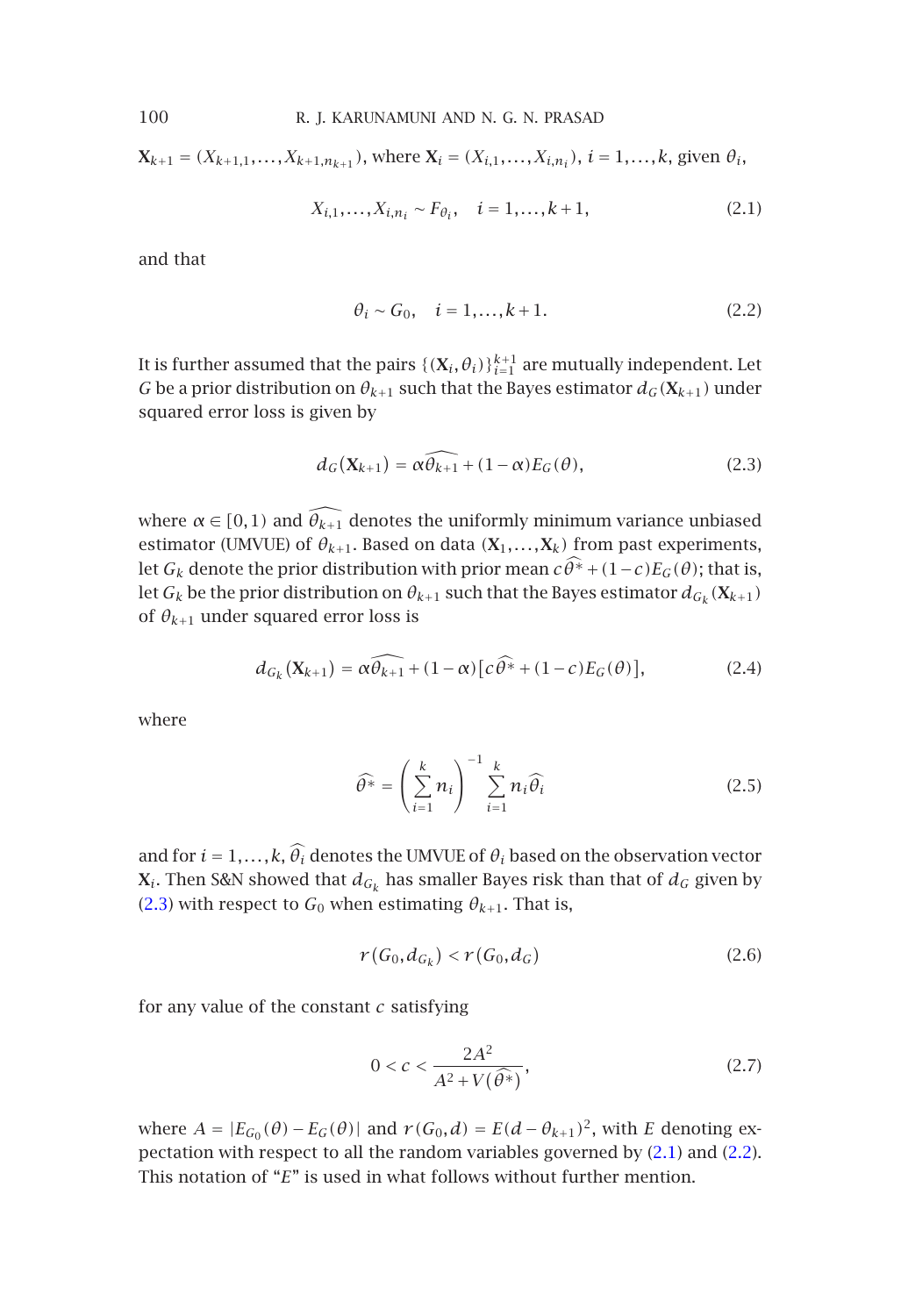#### <span id="page-4-1"></span><span id="page-4-0"></span>AN IMPROVED BAYES EMPIRICAL BAYES ESTIMATOR 101

For  $k = 2$ , (2.4) reduces to

$$
d_{G_2}(\mathbf{X}_3) = \alpha \widehat{\theta}_3 + (1 - \alpha) \left[ c \left( \sum_{i=1}^2 n_i \right)^{-1} \sum_{i=1}^2 n_i \widehat{\theta}_i + (1 - c) E_G(\theta) \right]
$$
(2.8)

<span id="page-4-3"></span>as an estimator of  $\theta_3$ .

We consider a class of estimators of  $\theta_3$  of the form

$$
\delta_{G_2,\mathbf{w}}(\mathbf{X}_3) = \alpha \widehat{\theta}_3 + (1 - \alpha) \big[ w_2 \widehat{\theta}_2 + w_1 \widehat{\theta}_1 + (1 - w_1 - w_2) E_G(\theta) \big],\tag{2.9}
$$

[whe](#page-4-1)re *α* ∈ [0,1), 0 ≤ *w*<sub>*i*</sub> < 1, *i* = 1,2 such that 0 ≤ *w*<sub>1</sub> + *w*<sub>2</sub> < 1 and **w** =  $(w_1, w_2)$ . Note that when  $w_1 = cn_1 / \sum_{i=1}^2 n_i$  and  $w_2 = cn_2 / \sum_{i=1}^2 n_i$ , then  $\delta_{G_2,w_1}$ reduces to  $d_{G_2}(\mathbf{X}_3)$ , given by (2.8). Furthermore, when  $w_1 = w_2 = 0$ , then (2.9) reduces to  $d_G(\mathbf{X}_3)$ , given by (2.3) with  $k = 2$ . Thus,  $d_{G_2}(\mathbf{X}_3)$  and  $d_G(\mathbf{X}_3)$  are special cases of  $\delta_{G_2, \mathbf{w}}(\mathbf{X}_3)$ . We now find values  $\mathbf{w} = (w_1, w_2)$  that minimize the Bayes risk of  $\delta_{G_2,W}(\mathbf{X}_3)$  with respect to  $G_0$ , and compare the respective Bayes risks of (2.3), (2.8), and (2.9).

**THEOREM 2.1.** *Let*  $r(G_0, \delta_{G_2, \mathbf{w}})$  *denote the Bayes risk of*  $\delta_{G_2, \mathbf{w}}(\mathbf{X}_3)$ *, given by (2.9)* with respect to *G*<sub>0</sub>*,* that is,  $r$  (*G*<sub>0</sub>*,δ*<sub>*G*<sub>2</sub>,w</sub></del>) = *E*[ $δ$ <sub>*G*<sub>2</sub>,w</sub>(**X**<sub>3</sub>) −  $θ$ <sub>3</sub>]<sup>2</sup>*. Then, the values of*  $w = (w_1, w_2)$  *that minimize*  $r(G_0, \delta_{G_2, w})$  *are*  $w^* = (w_1^*, w_2^*)$  *such that*

$$
w_1^* = \frac{(\mu - \mu_0)^2}{\left[V(\widehat{\theta_1}) + (\mu - \mu_0)^2 + E_{G_0}(\theta^2) - \mu_0^2\right]\left[1 + (a_1 + a_2)(\mu - \mu_0)^2\right]},
$$
  
\n
$$
w_2^* = \frac{(\mu - \mu_0)^2}{\left[V(\widehat{\theta_2}) + (\mu - \mu_0)^2 + E_{G_0}(\theta^2) - \mu_0^2\right]\left[1 + (a_1 + a_2)(\mu - \mu_0)^2\right]},
$$
\n(2.10)

*where*  $\mu = E_G(\theta)$ *,*  $\mu_0 = E_{G_0}(\theta)$ *, and* 

<span id="page-4-2"></span>
$$
a_1 = [V(\widehat{\theta}_1) + (\mu - \mu_0)^2 + E_{G_0}(\theta^2) - \mu_0^2]^{-1},
$$
  
\n
$$
a_2 = [V(\widehat{\theta}_2) + (\mu - \mu_0)^2 + E_{G_0}(\theta^2) - \mu_0^2]^{-1}.
$$
\n(2.11)

*With*  $w = w^*$  *in (2.9), it is now clear that the following inequality holds:* 

$$
r(G_0, \delta_{G_2, \mathbf{w}^*}) \le \min \{r(G_0, d_{G_2}), r(G_0, d_G)\},\tag{2.12}
$$

*where*  $r(G_0, d_{G_2})$  *and*  $r(G_0, d_G)$  *denote Bayes risks of*  $d_{G_2}$  *and*  $d_G$ *, given by (2.8) and (2.3), respectively, with respect to*  $G_0$ *; that is,*  $r(G_0, d_{G_2}) = E[d_{G_2}(X_3) - \theta_3]^2$ *and*  $r(G_0, d_G) = E[d_G(X_3) - \theta_3]^2$ . Inequality (2.12) follows easily from the facts *that*  $d_{G_2}$  *and*  $d_G$  *are special cases of*  $\delta_{G_2,w}$ *, and*  $\delta_{G_2,w^*}$  *attains the minimum*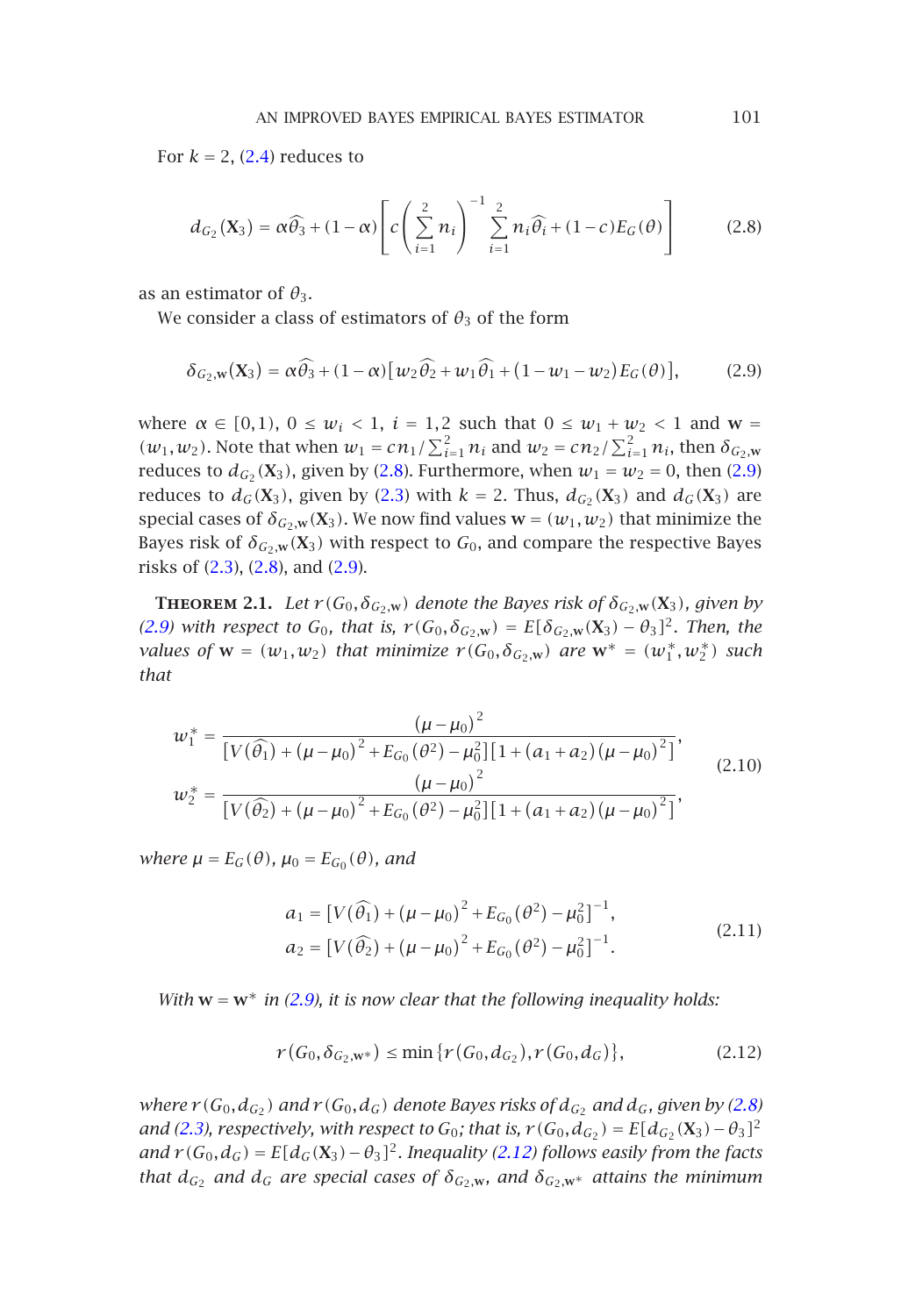*Bayes risk among a[ll](#page-4-1) [es](#page-4-1)timators of*  $\theta_3$  *of the form (2.9). Further, if c in (2.8) satisfies (2.7) with k* = 2*, then we have from (2.3) and (2.12) that*

$$
r(G_0, \delta_{G_2, \mathbf{w}^*}) \le r(G_0, d_{G_2}) \le r(G_0, d_G). \tag{2.13}
$$

**PROOF.** The derivation of  $w^* = (w_1^*, w_2^*)$  is rather lengthy but straightforward. Therefore, we give only the main steps of the computation here. Let *w*<sub>0</sub> = 1 − (*w*<sub>1</sub> + *w*<sub>2</sub>). Then, 0 ≤ *w*<sub>0</sub> < 1, *w*<sub>0</sub> + *w*<sub>1</sub> + *w*<sub>2</sub> = 1, and the BEB estimator  $\delta_{G_2, \mathbf{w}}(\mathbf{X}_3)$ , given by (2.9), takes the form

$$
\delta_{G_2,\mathbf{w}}(\mathbf{X}_3) = \alpha \widehat{\theta}_3 + (1 - \alpha) \left[ w_2 \widehat{\theta}_2 + w_1 \widehat{\theta}_1 + w_0 \mu \right],\tag{2.14}
$$

where  $\mu = E_G(\theta)$ . Subject to the condition  $w_0 + w_1 + w_2 = 1$ , we now minimize

$$
r(G_0, \delta_{G_2, w}) = E[\delta_{G_2, w}(X_3) - \theta_3]^2
$$
  
\n
$$
= E[\alpha \widehat{\theta}_3 + (1 - \alpha)(w_2 \widehat{\theta}_2 + w_1 \widehat{\theta}_1 + w_0 \mu) - \theta_3]^2
$$
  
\n
$$
= E[\alpha(\widehat{\theta}_3 - \theta_3) + (1 - \alpha)(w_2 \widehat{\theta}_2 + w_1 \widehat{\theta}_1 + w_0 \mu) - (1 - \alpha)\theta_3]^2
$$
  
\n
$$
= \alpha^2 E(\widehat{\theta}_3 - \theta_3)^2 + (1 - \alpha)^2 E[w_2 \widehat{\theta}_2 + w_1 \widehat{\theta}_1 + w_0 \mu - \theta_3]^2 + \text{CPT}_1,
$$
  
\n(2.15)

(CPT stands for cross product terms) where

$$
CPT_1 = 2\alpha(1 - \alpha)E(\widehat{\theta}_3 - \theta_3)[w_2\widehat{\theta}_2 + w_1\widehat{\theta}_1 + w_0\mu - \theta_3]
$$
  
= 2\alpha(1 - \alpha)EE<sub>X<sub>3</sub>/\theta<sub>3</sub></sub>( $\widehat{\theta}_3$  -  $\theta_3)$  [ $w_2\widehat{\theta}_2$  +  $w_1\widehat{\theta}_1$  +  $w_0\mu$  -  $\theta_3$ ]  
= 0. (2.16)

Note that the second term on the right-hand side of (2.15) is equal to the product of  $(1 − α)^2$ , and

$$
E[w_2(\widehat{\theta}_2 - \theta_2) + w_1 \widehat{\theta}_1 + w_0 \mu - \theta_3 + w_2 \theta_2]^2
$$
  
=  $w_2^2 E(\widehat{\theta}_2 - \theta_2)^2 + E[w_1 \widehat{\theta}_1 + w_0 \mu - \theta_3 + w_2 \theta_2]^2 + \text{CPT}_2,$  (2.17)

where  $CPT_2 = 2w_2E(\hat{\theta}_2 - \theta_2)[w_1\hat{\theta}_1 + w_0\mu - \theta_3 + w_2\theta_2] = 0$ . The second term on the right-hand side of (2.17) is equal to

$$
E[w_1\hat{\theta_1} + w_0\mu - \theta_3 + w_2\theta_2]^2
$$
  
=  $E[w_1(\hat{\theta_1} - \theta_1) + w_0\mu - \theta_3 + w_2\theta_2 + w_1\theta_1]^2$  (2.18)  
=  $w_1^2 E(\hat{\theta_1} - \theta_1)^2 + E[w_0\mu + w_1\theta_1 + w_2\theta_2 - \theta_3]^2 + CPT_3$ ,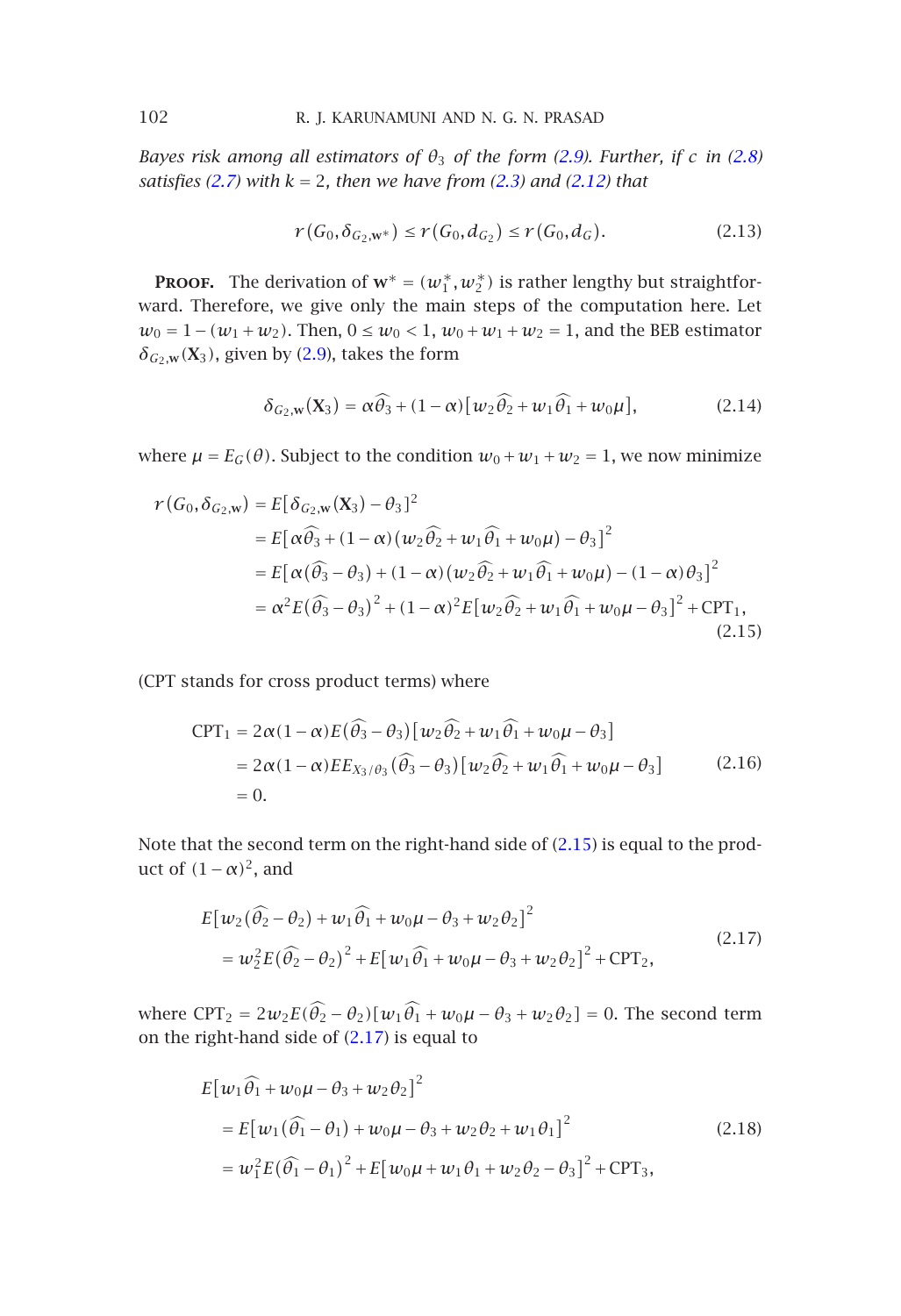## <span id="page-6-0"></span>AN IM[PROVE](#page-6-0)D BAYES EMPIRICAL BAYES ESTIMATOR 103

where  $CPT_3 = 2w_1E(\hat{\theta}_1 - \theta_1)[w_0\mu + w_1\theta_1 + w_2\theta_2 - \theta_3] = 0$ . Now, combining (2.15) to (2.18), we have

$$
r(G_0, \delta_{G_2, w}) = \alpha^2 E (\widehat{\theta}_3 - \theta_3)^2 + (1 - \alpha)^2 \Big\{ w_2^2 E (\widehat{\theta}_2 - \theta_2)^2 + w_1^2 E (\widehat{\theta}_1 - \theta_1)^2 + E[w_0 \mu + w_1 \theta_1 + w_2 \theta_2 - \theta_3]^2 \Big\}.
$$
\n(2.19)

We now minimize (2.19) subject to the restriction  $w_0 + w_1 + w_2 = 1$ . Let

<span id="page-6-3"></span><span id="page-6-2"></span><span id="page-6-1"></span>
$$
r(\mathbf{w}) = r(G_0, \delta_{G_2, \mathbf{w}}) + \lambda (1 - w_0 - w_1 - w_2),
$$
 (2.20)

where  $\lambda$  denotes the Lagrangian mu[ltiplie](#page-6-1)r [and](#page-6-2)  $r(G_0, \delta_{G_2,w})$  is given by (2.19). By differentiating  $r(w)$  with respect to  $w_0$ ,  $w_1$ , and  $w_2$  separately and setting equal to zero, the following three equations are obtained:

<span id="page-6-4"></span>
$$
\mu(w_0\mu + w_2\mu_0 + w_1\mu_0 - \mu_0) = \lambda_1, \qquad (2.21)
$$

$$
w_1 E(\widehat{\theta}_1 - \theta_1)^2 + w_0 \mu_0 \mu + w_2 \mu_0^2 + w_1 E_{G_0}(\theta^2) - \mu_0^2 = \lambda_1, \tag{2.22}
$$

$$
w_2 E(\widehat{\theta}_2 - \theta_2)^2 + w_0 \mu_0 \mu + w_1 \mu_0^2 + w_2 E_{G_0}(\theta^2) - \mu_0^2 = \lambda_1, \tag{2.23}
$$

where  $\lambda_1 = \lambda/2(1-\alpha)^2$ . Now, from (2.21), (2.22), and (2.23) we obtain that

$$
w_1 = \frac{\lambda_1(\mu_0 - \mu)}{\mu \mu_0^2 - \mu [E(\widehat{\theta}_1 - \theta_1)^2 + E_{G_0}(\theta^2)]},
$$
\n(2.24)

$$
w_2 = \frac{\lambda_1(\mu_0 - \mu)}{\mu \mu_0^2 - \mu [E(\widehat{\theta}_2 - \theta_2)^2 + E_{G_0}(\theta^2)]}.
$$
 (2.25)

Substituting  $w_1$  of (2.24) and  $w_2$  of (2.25) into (2.21) and solving for  $w_0$  gives

$$
w_0 = \frac{\mu\mu_0 + \lambda_1[1 + (a_1 + a_2)(\mu_0^2 - \mu\mu_0)]}{\mu^2},
$$
\n(2.26)

where  $a_1$  and  $a_2$  are as defined in the theorem. Now, from  $w_0 + w_1 + w_2 = 1$ with  $w_1$ ,  $w_2$ , and  $w_0$  given by (2.24), (2.25), and (2.26), respectively, we obtain the following solution for  $\lambda_1$ :

$$
\lambda_1 = \frac{\mu^2 - \mu \mu_0}{1 + (a_1 + a_2)(\mu_0 - \mu)^2}.
$$
\n(2.27)

The proof is now completed by substituting  $\lambda_1$  of (2.27) in (2.24) and (2.25) and then using the facts that  $E(\widehat{\theta_1} - \theta_1)^2 = V(\widehat{\theta_1}) + (\mu - \mu_0)^2$  and  $E(\widehat{\theta_2} - \theta_2)^2 =$  $V(\widehat{\theta}_2) + (\mu - \mu_0)^2$ .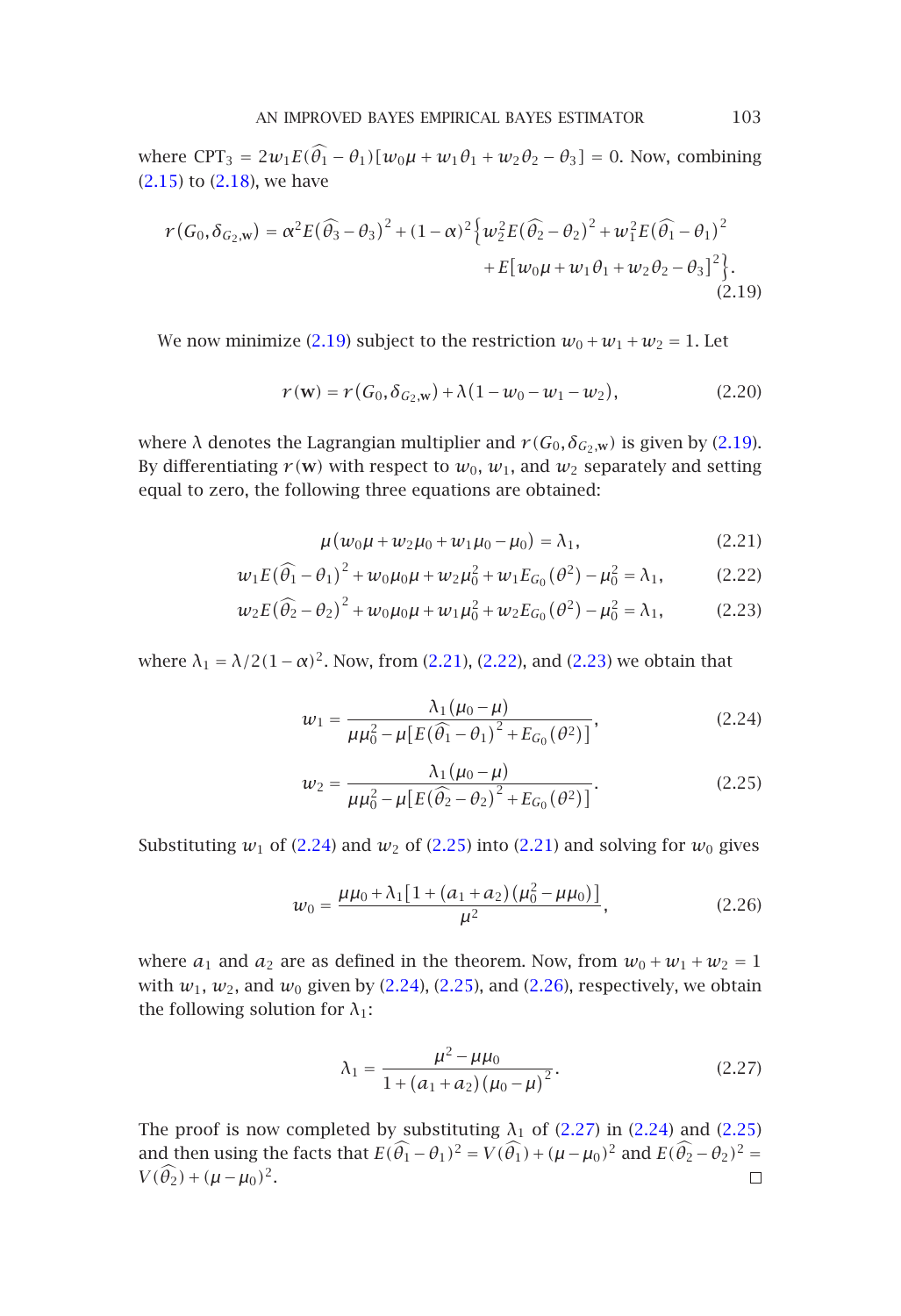For general *k*, we consider estimators of  $\theta_{k+1}$  of the form

$$
\delta_{G_k, \mathbf{w}}(\mathbf{X}_{k+1}) = \alpha \widehat{\theta_{k+1}} + (1 - \alpha) \Bigg[ \sum_{i=1}^k w_i \widehat{\theta_i} + \left( 1 - \sum_{i=1}^k w_i \right) E_G(\theta) \Bigg], \qquad (2.28)
$$

where  $\hat{\theta}_i$  is the UMVUE of  $\theta_i$  based on  $X_i$ ,  $i = 1,...,k$ ,  $\alpha \in [0,1)$  and  $0 \leq$  $w_i$  < 1,  $i = 1,...,k$  such that  $0 \le \sum_{i=1}^k w_i$  < 1. Again, optimum values of  $w =$  $(w_1, \ldots, w_k)$  may be obtained by minimizing the Bayes risk  $r(G_0, \delta_{G_k, w}) =$  $E[\delta_{G_k, \mathbf{w}}(\mathbf{X}_{k+1}) - \theta_{k+1}]^2$  with respect to  $\mathbf{w} = (w_1, \dots, w_k)$  subject to  $0 \le \sum_{i=1}^k w_i$ 1. The solution is given in the next theorem. We state the theorem without proof since the proof is similar to that of Theorem 2.1.

**THEOREM** 2.2. *Let*  $r(G_0, \delta_{G_k, \mathbf{w}})$  *denote the Bayes risk of*  $\delta_{G_k, \mathbf{w}}(\mathbf{X}_{k+1})$  *given by (2.28) with respect to*  $G_0$ *, that is,*  $r(G_0, \delta_{G_k, w}) = E[\delta_{G_k, w}(X_3) - \theta_{k+1}]^2$ *. Then, the values of*  $w = (w_1, w_2, ..., w_k)$  *that minimize*  $r(G_0, \delta_{G_k, w})$  *are obtained as the solution to the system of equations given by*

$$
\underline{AW} = \mu,\tag{2.29}
$$

*where*

$$
\underline{A} = \begin{bmatrix} \mu^2 & \mu \mu_0 \\ \mu \mu_0 & E(\hat{\theta}_1 - \theta_1)^2 + E_0(\theta_1^2) & \mu_0^2 & \cdots & \mu_0^2 \\ \mu \mu_0 & \mu_0^2 & E(\hat{\theta}_2 - \theta_2)^2 + E_0(\theta_2^2) & \mu_0^2 & \cdots & \mu_0^2 \\ \vdots & \vdots & \vdots & \vdots & \cdots & \vdots \\ \mu \mu_0 & \mu_0^2 & \mu_0^2 & \cdots & E(\hat{\theta}_2 - \theta_2)^2 + E_0(\theta_2^2) \end{bmatrix},
$$

$$
\underline{W} = \begin{bmatrix} w_0 \\ w_1 \\ \vdots \\ w_k \end{bmatrix}, \qquad \underline{\mu} = \begin{bmatrix} \lambda_1 + \mu \mu_0 \\ \lambda_1 + \mu_0^2 \\ \vdots \\ \lambda_1 + \mu_0^2 \end{bmatrix},
$$
\n
$$
(2.30)
$$

 $\lambda_1 = \lambda/2(1-\alpha)^2$  and  $w_0 = 1 - \sum_{i=1}^k w_i$ , where <u>A</u> is a  $(k+1) \times (k+1)$  matrix and *W and*  $\mu$  *are*  $(k+1) \times 1$  *matrices.*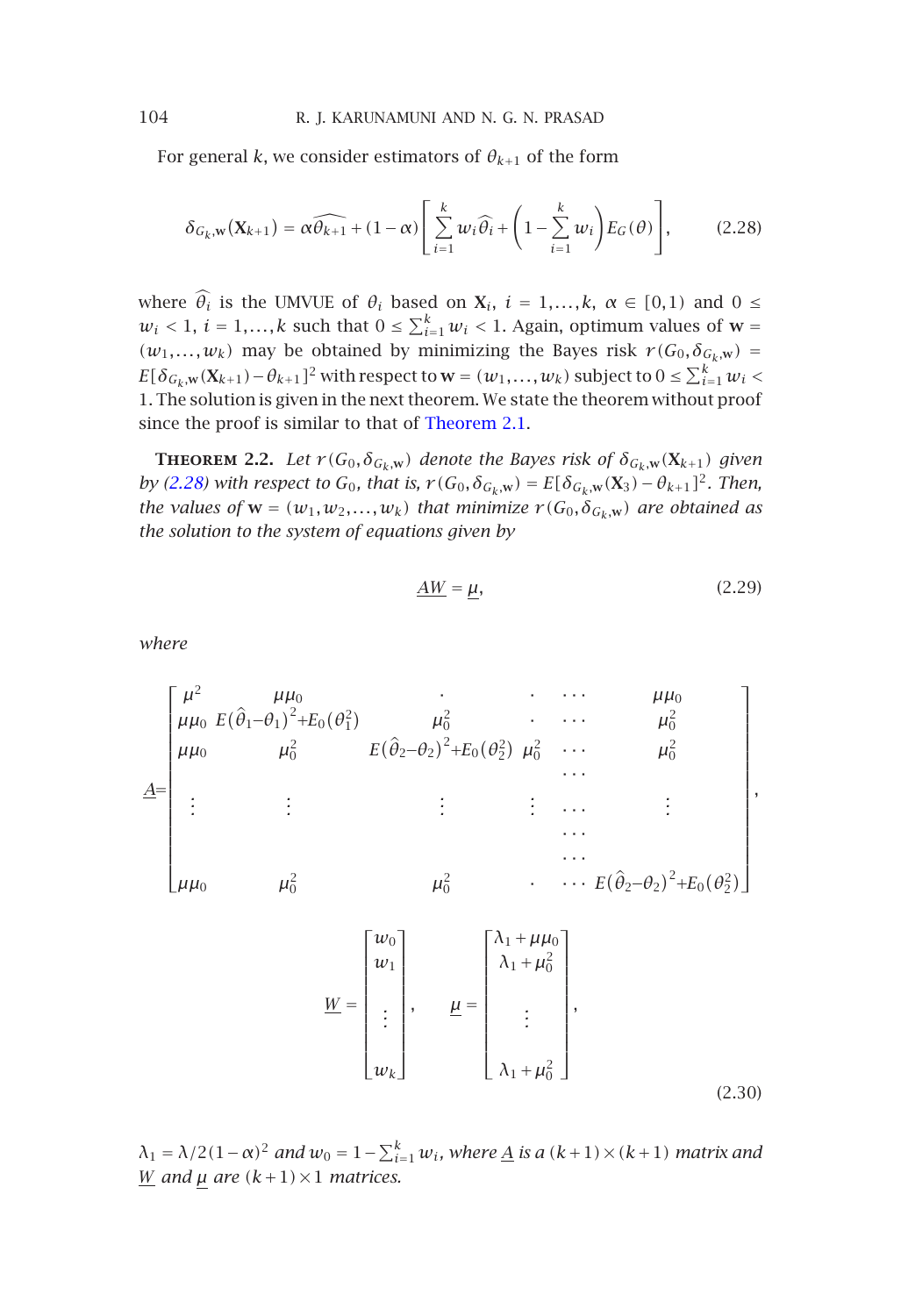### <span id="page-8-1"></span>AN IMPROVED BAYES EMPIRICAL BAYES ESTIMATOR 105

<span id="page-8-0"></span>

| n <sub>1</sub> | n <sub>2</sub> | $n_3$ | Efficiency (%) |           |             |             |             |
|----------------|----------------|-------|----------------|-----------|-------------|-------------|-------------|
|                |                |       | $\mu = -0.5$   | $\mu = 0$ | $\mu = 1.0$ | $\mu = 2.0$ | $\mu = 3.0$ |
| 28             | 35             | 73    | 100.99         | 101.56    | 101.80      | 102.56      | 110.30      |
| 40             | 35             | 73    | 100.99         | 105.18    | 113.95      | 119.54      | 123.36      |
| 60             | 35             | 73    | 100.93         | 104.83    | 112.18      | 115.58      | 116.94      |
| 28             | 50             | 73    | 100.92         | 104.79    | 111.94      | 115.04      | 116.03      |
| 15             | 35             | 100   | 100.88         | 104.44    | 110.08      | 110.86      | 109.20      |
| 28             | 35             | 100   | 100.99         | 109.52    | 100.23      | 100.23      | 109.52      |

TABLE 3.1. Efficiency of  $\delta_{G_2, \mathbf{W}^*}(\mathbf{X}_3)$  relative to  $d_{G_2}(\mathbf{X}_3)$ .

**3. A numerical example.** In this section, we apply our proposed method on a real data set in order to see how much improvement is gained by using the proposed BEB estimator over that of S&N estimator. We employed the data provided by Efron [5, Table 1]. The preceding data is based on forty-one randomized trials of a new surgical treatment for stomach ulcers conducted between 1980 and 1989, Sacks et al. [11]. The *k*th experiment data are recorded as

$$
(a_k, b_k, c_k, d_k) \quad (k = 1, \dots, 41), \tag{3.1}
$$

where  $a_k$  and  $b_k$  are the number of occurrences and nonoccurrences for the Treatment (the new surgery), and  $c_k$  and  $d_k$  are the occurrences and nonoccurrences for Control (an older surgery). The true log-odds ratio in the *k*th experimental population is given by

$$
\theta_k = \log \left\{ \frac{P_k(\text{Occurrence} | \text{Tractment})}{P_k(\text{Nonoccurrence} | \text{Tractment})} \div \frac{P_k(\text{Occurrence} | \text{Control})}{P_k(\text{Nonoccurrence} | \text{Control})} \right\}.
$$
\n(3.2)

An estimate of  $\theta_k$  is given by

$$
\widetilde{\theta} = \log\left(\frac{a_k}{b_k} \div \frac{c_k}{d_k}\right),\tag{3.3}
$$

 $k = 1, \ldots, 41$ . These values, a[long w](#page-6-0)ith approximate standard deviations  $\widehat{SD}_k$  $(k = 1, \ldots, 41)$  of the preceding estimates, are also given in [5, Table 1].

Applying this data to our computation, we acted as if estimates  $\tilde{\theta}$  =  $log(a_k/b_k \div c_k/d_k)$  are generated from a normal distribution with mean  $\theta_k$ and standard deviation  $\sigma_k = \widehat{SD_k}$ ,  $k = 1, ..., 41$ . The values of  $\sigma_1$ ,  $\sigma_2$ , and  $\sigma_3$ are given by  $\sigma_1 = 0.86$ ,  $\sigma_2 = 0.66$ , and  $\sigma_3 = 0.68$  from [5, Table 1]. We further assumed that the prior  $G_0$  given by (2.2) is also normal with the mean  $\mu_0$  and standard deviation  $\tau_0$ . Again, from Efron's paper [5], we obtain  $\mu_0 = -1.22$  and  $\tau_0 = 1.19$  (see [5, equation (3.8)]). A computational expression of  $r(G_0, \delta_{G_2, w^*})$ can be easily obtained from (2.19) with  $w_1$  and  $w_2$  replaced by  $w_1^*$  and  $w_2^*$ ,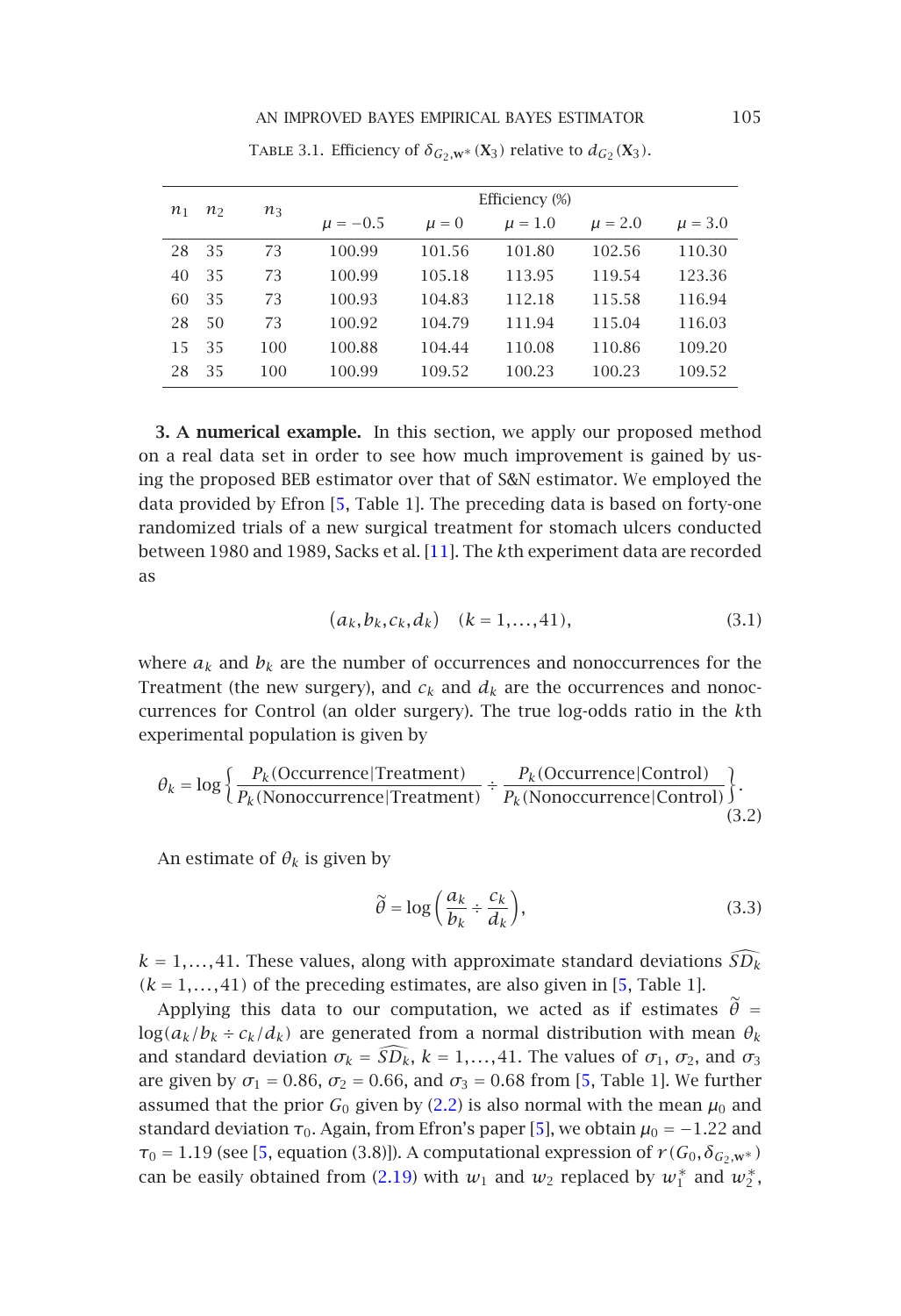respec[tively. In a](#page-8-1)ll our computations, we assumed that the  $\alpha$  used in expressions (2.4) and (2.9) is equal to  $\alpha$  = 0.6. Finally, we chose five values of  $\mu$  =  $E(G)$ , namely,  $\mu$  = −0.5, 0, 1.0, 2.0, and 3.0, for our computation of  $r$  ( $G_0$ , $\delta$ <sub> $G_2$ ,**w**<sup>∗</sup>) and</sub>  $r(G_0,d_{G_2})$ , where  $r(G_0,d_{G_2})$  denotes the Bayes risk with respect to  $G_0$  of S&N estimator  $d_{G_k}$  given by ([2.4\) with](#page-8-1)  $k = 2$ . T[he sample](#page-8-1) sizes of experiments 1, 2, and 3 in [5, Table 1] are given by  $n_1 = 28$ ,  $n_2 = 35$ , and  $n_3 = 73$ , respectively. For the above specifications, we computed the efficiency of  $\delta_{G_2,W^*}(\mathbf{X}_3)$  relative to  $d_{G_2}(X_3)$ , that is, the ratio  $r(G_0, d_{G_2})/r(G_0, \delta_{G_2, \mathbf{w}^*})$ . As percentages, the resulting values are 100*.*99, 101*.*56, 101*.*80, 102*.*56, and 110*.*30 (see the first row of Table 3.1), which shows a better performance of  $\delta_{G_2, w^*}(\mathbf{X}_3)$  relative to  $d_{G_2}$  (**X**<sub>3</sub>). Various other choices of  $(n_1, n_2, n_3)$  were also considered, and the relative efficiency of the two estimators were computed. Our results are given in Table 3.1. Also, various other values of  $\mu$  were investigated, and the results were similar to those in Table 3.1. From Table 3.1, it is clear that when the difference  $\mu - \mu_0$  is large, the efficiency of  $\delta_{G_2, \mathbf{W}^*}(\mathbf{X}_3)$  relative to  $d_{G_2}(\mathbf{X}_3)$  is higher as we would expect. In al cases examined, we observe that  $\delta_{G_2,\mathbf{w}^*}(\mathbf{X}_3)$ is relatively more efficient than  $d_{G_2}(\mathbf{X}_3)$ .

<span id="page-9-6"></span><span id="page-9-4"></span><span id="page-9-2"></span><span id="page-9-1"></span>ACKNOWLEDGMENT. We wish to thank the referee for their very useful comments and suggestions which improved the paper.

#### **References**

- <span id="page-9-7"></span><span id="page-9-5"></span>[1] D. A. Berry and R. Christensen, *Empirical Bayes estimation of a binomial parameter via mixtures of Dirichlet processes*, Ann. Statist. **7** (1979), no. 3, 558–568.
- <span id="page-9-0"></span>[2] B. P. Carlin and T. A. Louis, *Bayes and Empirical Bayes Methods for Data Analysis*, Monographs on Statistics and Applied Probability, vol. 69, Chapman & Hall, London, 1996.
- [3] H. Cooper and L. V. Hedges (eds.), *The Handbook of Research Synthesis*, Russell Sage Foundation, New York, 1994.
- [4] J. J. Deely and D. V. Lindley, *Bayes empirical Bayes*, J. Amer. Statist. Assoc. **76** (1981), no. 376, 833–841.
- <span id="page-9-3"></span>[5] B. Efron, *Empirical Bayes methods for combining likelihoods*, J. Amer. Statist. Assoc. **91** (1996), no. 434, 538–565.
- <span id="page-9-8"></span>[6] D. C. Gilliland, J. E. Boyer Jr., and H. J. Tsao, *Bayes empirical Bayes: finite parameter case*, Ann. Statist. **10** (1982), no. 4, 1277–1282.
- [7] J. S. Maritz and T. Lwin, *Empirical Bayes Methods*, Monographs on Statistics and Applied Probability, vol. 35, Chapman & Hall, London, 1989.
- [8] H. Robbins, *An empirical Bayes approach to statistics*, Proceedings of the 3rd Berkeley Symposium on Mathematical Statistics and Probability, 1954– 1955, vol. I, University of California Press, California, 1956, pp. 157–163.
- [9] , *The empirical Bayes approach to statistical decision problems*, Ann. Math. Statist. **35** (1964), 1–20.
- [10] J. E. Rolph, *Bayesian estimation of mixing distributions*, Ann. Math. Statist. **39** (1968), 1289–1302.
- [11] H. S. Sacks, T. C. Chalmers, A. L. Blum, J. Berrier, and D. Pagano, *Endoscopic hemostasis. An effective therapy for bleeding peptic ulcers*, J. Amer. Med. Assoc. **264** (1990), no. 4, 494–499.